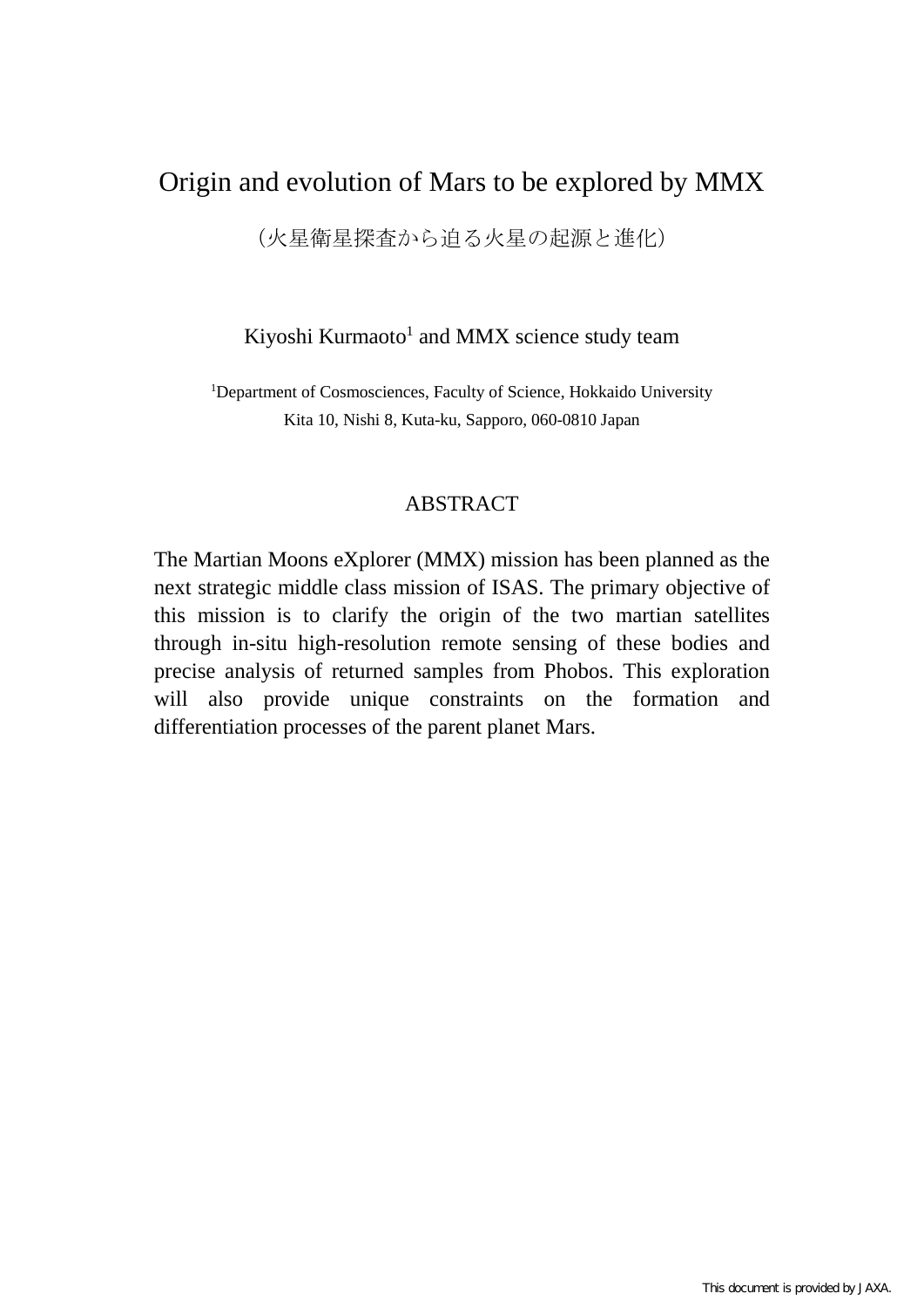In the last year's this symposium, we introduced a summary of scientific objectives of the MMX mission, which was provisionally named the Mars satellite sample return mission [1]. The mission objectives have been kept preserved until now, while we also have made efforts to polish up the scientific values of this mission. Here we present a tentative report on the potential and significance of this mission to approach the origin and evolution of Mars.

Among the solar system bodies, Mars has the surface environment most resemble to the Earth's one, each of which has atmosphere and liquid water activity. As represented by the heavily cratered surface, Mars preserves ancient geologic units abundant in records of the evolution of atmosphere and hydrosphere over the planet's history: such early geologic records, including those about the era of origin of life, were largely lost from the Earth. Due to these significance, Mars is being the most frequent target of deep space missions.

Precise remote sensing mapping of the martian surface and landing explorations over the past decades have revealed the water history of Mars in more detail: Mars probably had an ocean with neutral to weakly alkaline water composition before ~3.5 Ga likely sustained by the greenhouse effect of thicker atmosphere, and then gradually lost water from the surface associated with global cooling, surface oxidation, transient volcanic gas supply, and atmospheric escape [2]. On one hand, it still remains an open question how Mars originally acquired water and atmosphere, mainly because of the obliteration of geologic records older than ~4Ga by heavy bombardment [3].

Recently, precise <sup>182</sup>Hf-<sup>182</sup>W chronometry of martian meteorites reveals that Mars rapidly grew and differentiated into core-mantle structure [4]. The enhanced  $^{182}$ W/ $^{184}$ W ratio found in martian meteorites indicates that Mars reached at least the half of its present mass within about 1-3 My after the formation of the oldest calcium-aluminum rich inclusion in primitive meteorites. Such rapid growth of Mars is consistent with the oligarchic growth scenario for the planet formation [5]. In this scenario, planetesimals in the proto-planetary gas disk are first accreted to several tens of proto-planets with lunar to martian sizes in the terrestrial planet region within the time scale of order of Myr. After that, protoplanets experienced occasional mutual collisions, so-called giant impact, to form Earth-size planets over several tens of Myr. From its size and orbital location near the outer edge of the terrestrial planet region, Mars has been suggested to be the survivor of a proto-planet that avoided any giant impact. The Hf-W chronometry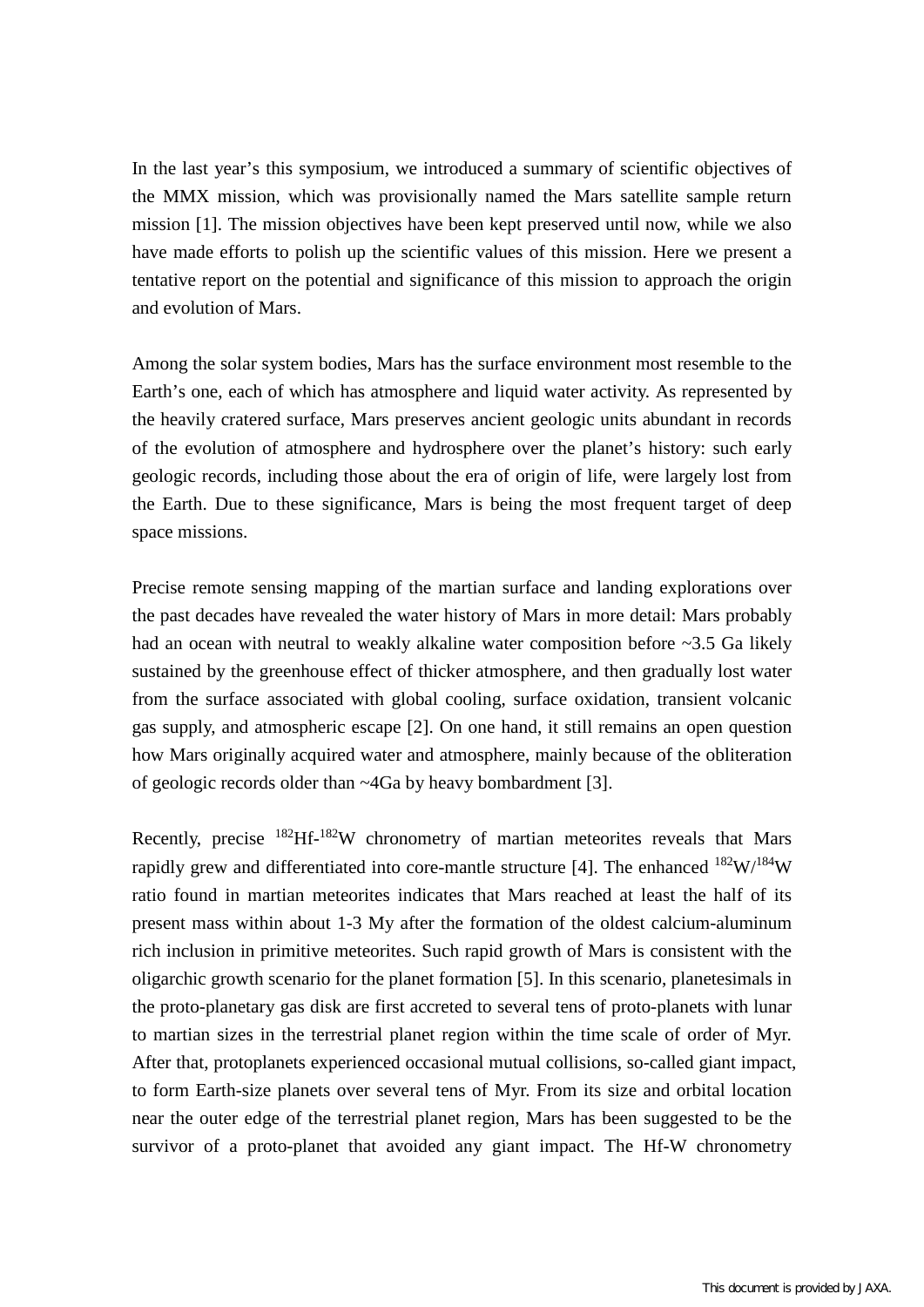strongly supports this view [6]. Therefore, Mars potentially has clues to issues how the terrestrial planets grew in an early stage and how the proto-planets differentiate into core, mantle, and atmosphere.

The MMX mission may give us a unique opportunity to approach those issues. As introduced in our last year's report [1], there are two major hypotheses for the origin of martian moons: one is the capture of volatile-rich primitive asteroids and another is the giant impact that sprayed out impact ejecta to agglomerate into satellites [7]. The first mission objective of MMX is to clarify the moons' origin, as stated above, by identifying the composition of materials constituting these bodies from in-situ remote sensing and return sample analysis [1]. Here the term "composition" includes elemental, mineralogical, chemical, and isotopic ones. As a byproduct of their survey, we may address the origin and very early physical state of Mars

If the capture hypothesis is correct, the martian moons are remnants of Mars-forming planetesimals and can serve as an anchor to estimate the material properties of Mars building blocks. Even if the moons' compositions are significantly deviated from the constraints for the bulk Mars composition, the transport dynamics deduced from the MMX mission should improve our understanding of the formation processes and building blocks of Mars. In particular, possible acquisition of constraints on the volatile delivery to Mars is important because these are difficult to be deduced only from the observations of Mars which has experienced differentiation and volatile escape to space. Once the processes and composition of material supply are estimated, theoretical modeling can be made for the atmosphere formation along with the core-mantle differentiation on growing Mars [8].

In general, moon formation by asteroid capture needs some dissipation of orbital energy around a planet. Otherwise a body approaching to a planet will escape from the planetary gravitational well. A possible dissipation mechanism is an action of gas drag induced by an expanded proto-atmosphere. In order to explain the smallness of eccentricities and inclinations of the martian moons' orbits, it is favored that the proto-atmosphere was expanded over several times the planetary radius and rotating to form a circum-planetary disk like structure. If the atmosphere formation modelling reproduces such structure, it strengthens the martian system formation scenario. Moreover, gas drag capture might leave some traces in the moons' materials and bulk structure.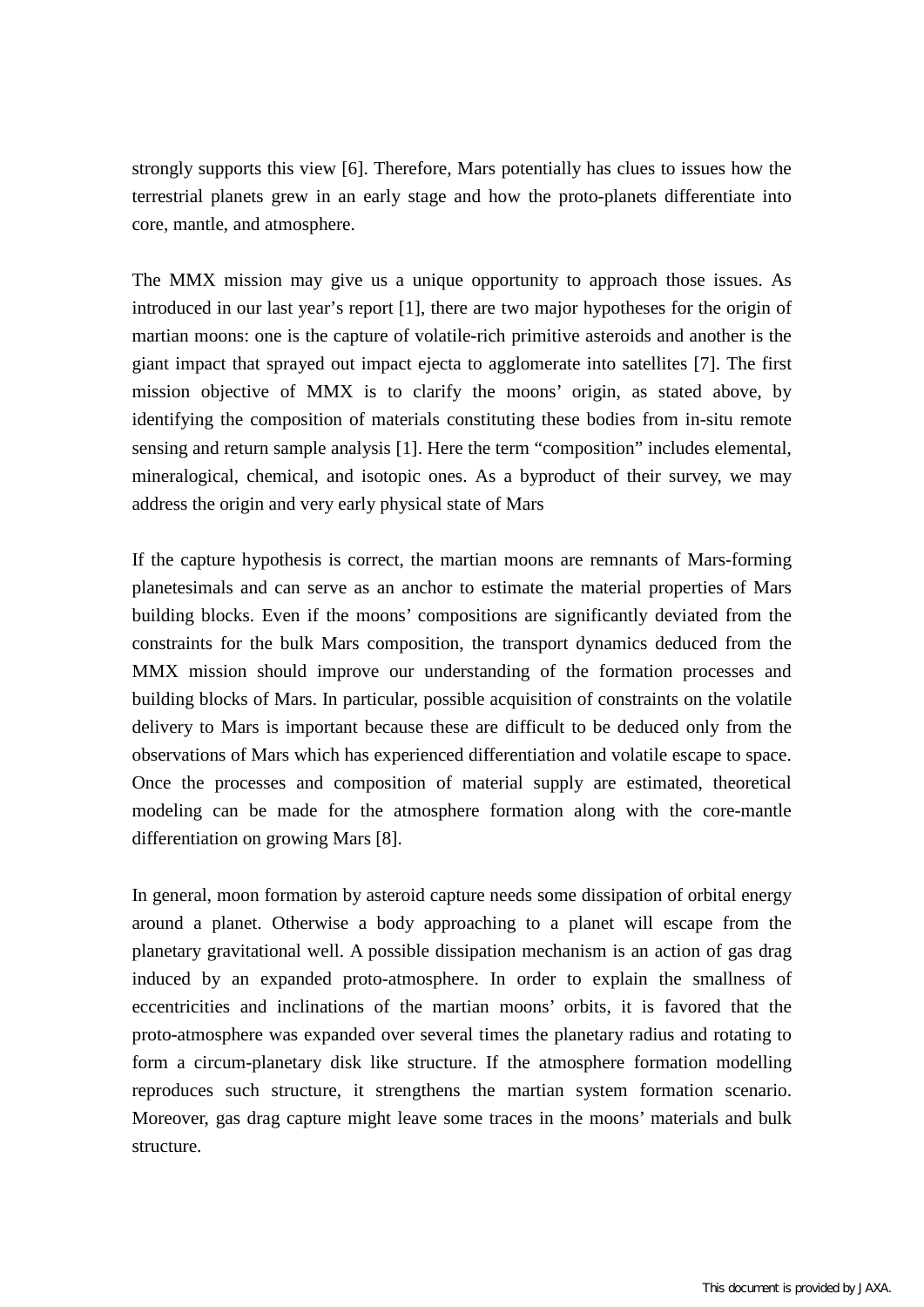Recently, an attractive giant impact model for the martian moons' formation is proposed [9]. In this model, impact ejecta uplifted into circum-martian orbits is mainly accreted into a massive satellite at a low orbit. Note that the favored mass of impactor for this model is several % of the Mars mass, which is smaller than the lunar mass and meets the estimated mass of an impactor which might produce the northern lowland of Mars. The massive satellite gravitationally enhances random velocities of ejected pieces remaining in higher orbits and promotes them to collide and agglomerate into a few small moons. The massive satellite eventually falls back to Mars due to tidal interaction with the parent planet, leaving two small moons near the present orbits of Phobos and Deimos.

If this model is correct, the timing of the giant impact may be determined from the chronometry of returned samples. This would arouse reinterpretation of the Martian geologic chronology related to possible huge impact basins including the northern lowland. The impact age as well as the cratering record on Mars may also provide clues to understand the large scale orbital evolution of planetary embryos, asteroids and comets that have been suggested to be affected by the orbital migration of giant planets [10].

In the numerical simulations of giant impact and subsequent ejecta accretion [9], the remaining moons are constituted from a mixture of nearly equal proportion of impactor and proto-Mars. In addition, most of ejected materials experience relatively weak impact-induced heating, avoiding severe homogenization due to melting and vaporization before agglomeration. This is consistent with the low bulk densities of the two martian moons compared to an intact rock, suggesting a loose aggregate structure of the moons.

It may therefore be possible to estimate the material properties of impactor and proto-Mars, separately, from returned regolith samples which are likely an admixture of fragments of moon building blocks. Its results would be essentially the first constraints for the physico-chemical state of proto-Mars as well as for the material supply to Mars. These constraints are clues to understand the earliest martian surface environment where chemical evolution potentially toward life was expectedly proceeding.

References: [1] Kuramoto, K. & Mars satellite sample return mission science team